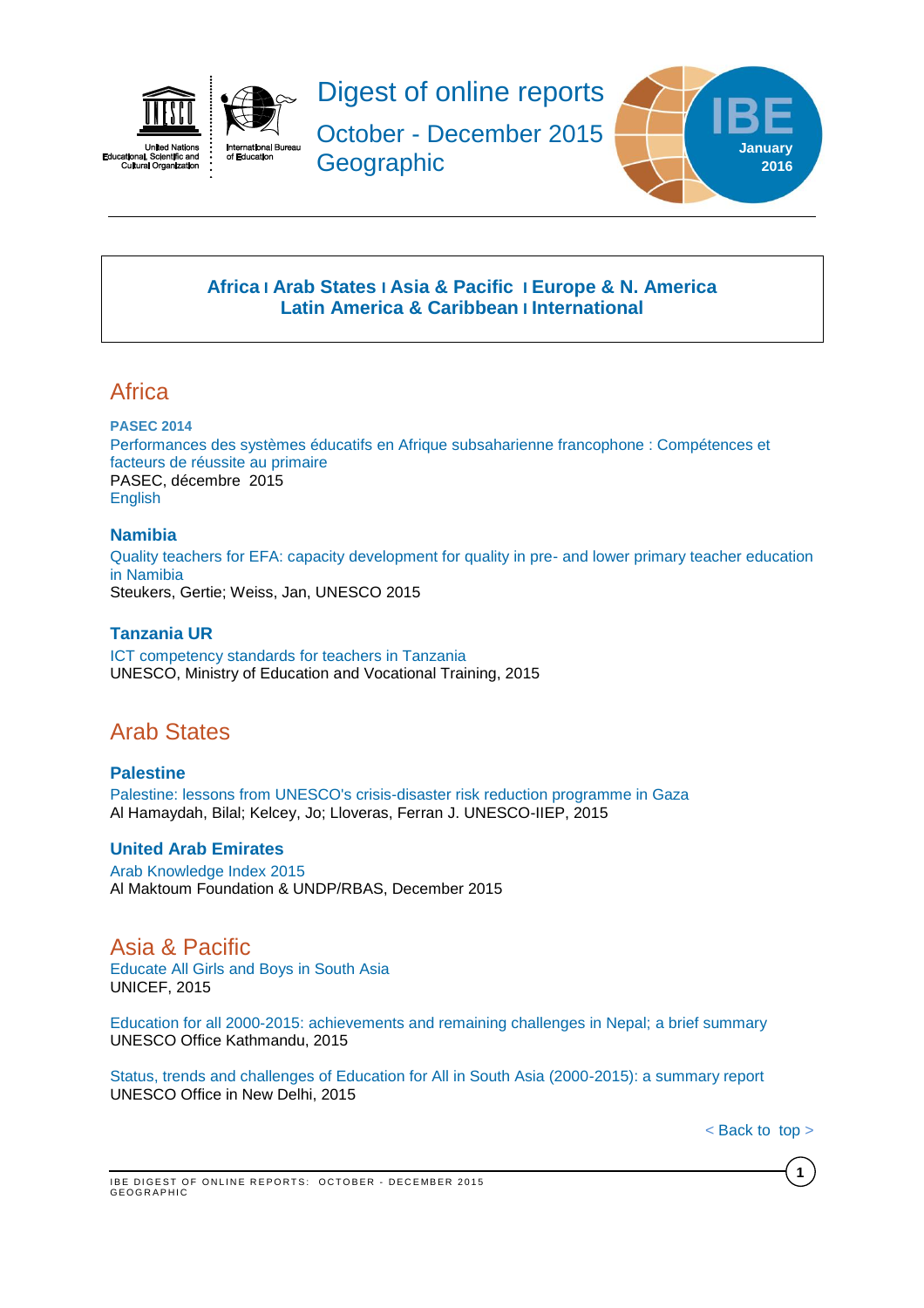[Teachers in Asia Pacific: status and rights](http://unesdoc.unesco.org/images/0023/002347/234756e.pdf) UNESCO Bangkok, 2015

[Transforming teaching and learning in Asia and the Pacific: case studies from seven countries](http://unesdoc.unesco.org/images/0023/002329/232909e.pdf) UNESCO Office Bangkok, 2015

[Transversal skills in TVET: pedagogies and assessment](http://unesdoc.unesco.org/images/0023/002354/235487e.pdf) UNESCO Bangkok, 2015

[Using large-scale assessments of students' learning to inform education policy: insights from the Asia-](http://unesdoc.unesco.org/images/0023/002354/235469e.pdf)[Pacific region](http://unesdoc.unesco.org/images/0023/002354/235469e.pdf) M.Tobin, et al, ACER, 2015

#### **Nepal**

[Nepal: lessons from integrating peace, human rights, and civic education into social studies curricula](http://unesdoc.unesco.org/images/0023/002347/234790e.pdf)  [and textbooks](http://unesdoc.unesco.org/images/0023/002347/234790e.pdf) Melinda Smith, UNESCO-IIEP, 2015

# **New Zealand**

[Accelerating student achievement: a resource for schools](http://www.ero.govt.nz/National-Reports/Accelerating-student-achievement-a-resource-for-schools-December-2015) Education Review Office, December 2015

#### **Republic of Korea**

[Engagement in science lessons and achievement test scores of eighth-grade students in korea:](http://search.proquest.com/pqcentral/docview/1717289964/43B36E04C9AC4159PQ/101?accountid=41859)  [findings from the TIMSS 2011 assessment](http://search.proquest.com/pqcentral/docview/1717289964/43B36E04C9AC4159PQ/101?accountid=41859) D.J. House,J.A. Telese, Education v.135(4), Summer 2015 (ProQuest)

# <span id="page-1-0"></span>Europe & N. America

[Education and Training Monitor 2015](http://ec.europa.eu/education/library/publications/monitor15_en.pdf) Publications Office of the European Union, 2015

[The language dimension in all subjects: A Handbook for curriculum development and teacher training](http://www.coe.int/t/dg4/linguistic/Source/Handbook-Scol_final_EN.pdf) Council of Europe, 2015 [French](http://www.coe.int/t/dg4/linguistic/Source/Handbook-Scol_final_FR.pdf)

[Languages in Secondary Education: An Overview of National Tests in Europe –](https://webgate.ec.europa.eu/fpfis/mwikis/eurydice/index.php/Publications:Languages_in_Secondary_Education:_An_Overview_of_National_Tests_in_Europe_–_2014/15) 2014/15 European Union, September 2015

[Languages in Secondary Education: An Overview of National Tests in Europe –](http://eacea.ec.europa.eu/education/eurydice/documents/facts_and_figures/187EN.pdf) 2014/15 Eurydice, 2015

[The Structure of the European Education Systems 2015/16: Schematic Diagrams](https://webgate.ec.europa.eu/fpfis/mwikis/eurydice/index.php/Publications:The_Structure_of_the_European_Education_Systems_2015/16:_Schematic_Diagrams) Eurydice, November 2015

[Study on comparability of language testing in Europe](http://ec.europa.eu/languages/library/documents/edl-report_en.pdf) European Commission, September 2015

### **Belgium**

[La formation en cours de carrière des enseignants et des chefs d'établissement de l'enseignement](http://orbi.ulg.ac.be/bitstream/2268/169117/2/La_formation_et_le_developpement_professionnel_des_enseignants.pdf)  [obligatoire : Mise en perspective européenne de la situation de la Fédération Wallonie –](http://orbi.ulg.ac.be/bitstream/2268/169117/2/La_formation_et_le_developpement_professionnel_des_enseignants.pdf) Bruxelles Blondin Christian & Chenu Florent, Ministère de la Fédération Wallonie-Bruxelles, 2015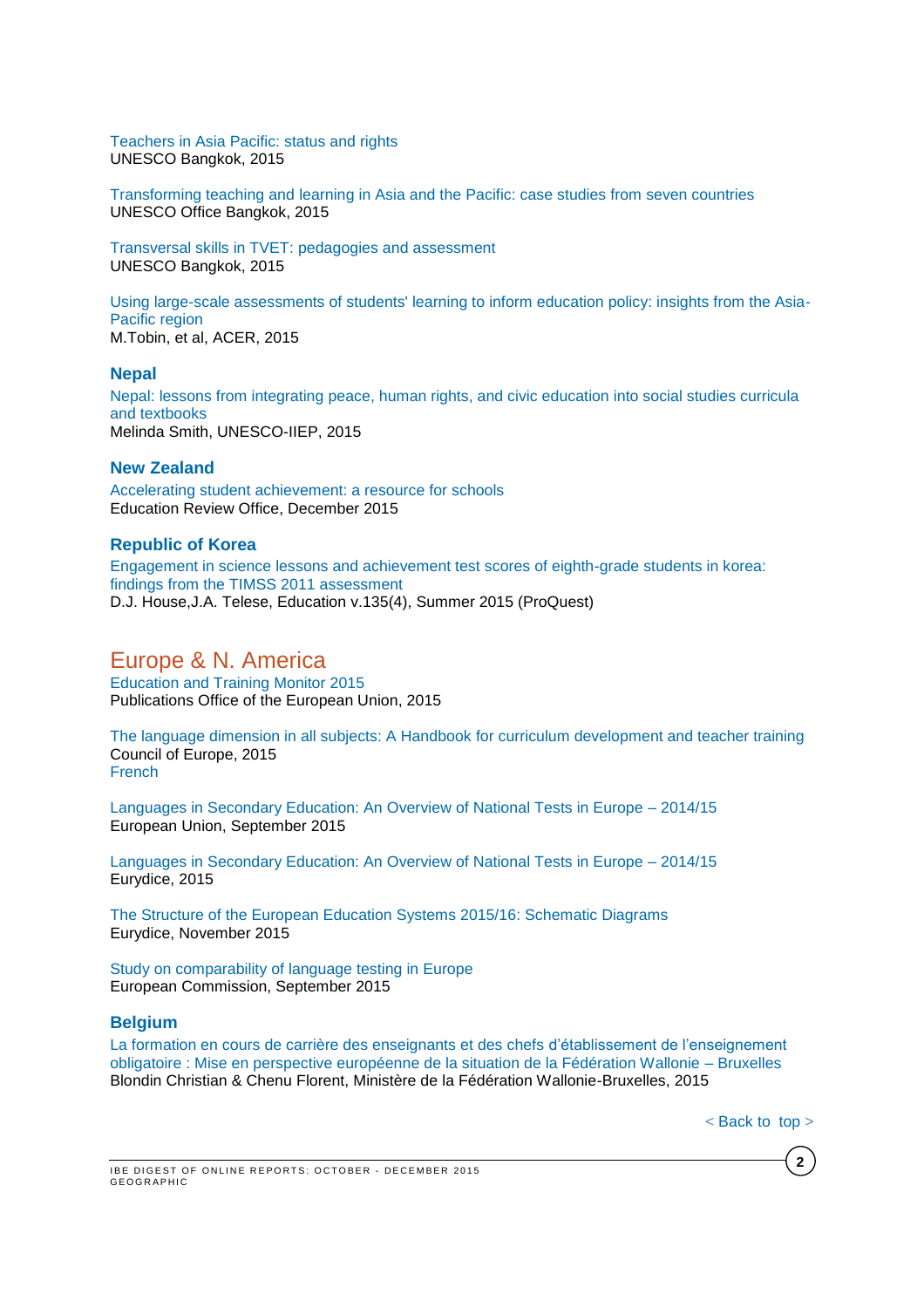#### **Canada**

#### [L'intérêt pour les sciences et la technologie à l'École](http://www.crijest.org/sites/crijest.org/files/Hasni-Potvin-Rapport-CRIJEST-2015-VF.pdf)

Abdelkrim Hasni, Patrice Potvin, Chaire de recherche sur l'intérêt des jeunes à l'égard des sciences et de la technologie, octobre 2015

#### **France**

[Adaptation des systèmes d'information à la gouvernance du premier degré et au pilotage des écoles](http://www.ladocumentationfrancaise.fr/var/storage/rapports-publics/154000752.pdf) J-M Quenet et al. Ministère de l'Éducation nationale, de l'Enseignement supérieur et de la Recherche, 2015

[Bilan et perspectives relatifs à la classe de troisième préparatoire aux formations professionnelles](http://www.ladocumentationfrancaise.fr/var/storage/rapports-publics/154000823.pdf) Dominique Taraud, Inspection générale de l'Éducation nationale, 2015

[Bilan qualitatif des emplois d'avenir professeur](http://www.ladocumentationfrancaise.fr/var/storage/rapports-publics/154000751.pdf) A. Galicher et al. Ministère de l'Éducation nationale, de l'Enseignement supérieur et de la Recherche, 2015

[Conseil national d'évaluation du système scolaire -](http://www.ladocumentationfrancaise.fr/var/storage/rapports-publics/154000850.pdf) Rapport d'activité 2015 [Ministère de l'Éducation nationale, de l'Enseignement supérieur et de la Recherche](http://www.ladocumentationfrancaise.fr/var/storage/rapports-publics/154000850.pdf) CNESCO, 2015

[Le coût du lycée](http://www.ladocumentationfrancaise.fr/var/storage/rapports-publics/154000683.pdf) Cour des comptes, septembre 2015

[La grande Ecole du Numérique, une utopie réaliste](http://www.ladocumentationfrancaise.fr/var/storage/rapports-publics/154000659.pdf) S. Distinguin et al. Ministère de l'Économie, des Finances et de l'Industrie et al., septembre 2015

[Mission sur l'expérimentation du parcours individuel d'information, d'orientation et de découverte du](http://www.ladocumentationfrancaise.fr/var/storage/rapports-publics/154000750.pdf)  [monde économique et professionnel \(PIIODMEP\)](http://www.ladocumentationfrancaise.fr/var/storage/rapports-publics/154000750.pdf)

A. Tobaty et al. Ministère de l'Éducation nationale, de l'Enseignement supérieur et de la Recherche, 2015

[Rapport du comité national de suivi du dispositif « Plus de maîtres que de classes »](http://www.ladocumentationfrancaise.fr/var/storage/rapports-publics/154000708.pdf) Ministère de l'Éducation nationale, de l'Enseignement supérieur et de la Recherche, septembre 2015

[La résolution de problèmes de mathématiques au primaire](http://ife.ens-lyon.fr/vst/DA-Veille/105-novembre-2015.pdf) Annie Feyfant, Dossier de veille de l'IFÉ n° 105, novembre 2015

[Tutorat des futurs enseignants et conseillers principaux d'éducation](http://www.ladocumentationfrancaise.fr/var/storage/rapports-publics/154000749.pdf) E. liouville et al. Ministère de l'Éducation nationale, de l'Enseignement supérieur et de la Recherche, 2015

[L'utilisation pédagogique des dotations en numérique \(équipements et ressources\) dans les écoles](http://www.ladocumentationfrancaise.fr/var/storage/rapports-publics/154000834.pdf) Jean-Pierre Delaubier, Inspection générale de l'Éducation nationale, 2015

#### **Poland**

[Gender and Sexuality in English Language Education: Focus on Poland](http://www.teachingenglish.org.uk/sites/teacheng/files/F119%20Gender%20and%20Sexuality_FINAL%20web%20v3.pdf) Łukasz Pakuła, Joanna Pawelczyk & Jane Sunderland, British Council, October 2015

### **Spain**

[Panorama de la Educación: Indicadores de la OCDE](http://www.oecd.org/spain/Education-at-a-glance-2015-Spain-in-Spanish.pdf) OCDE, 2015

**3**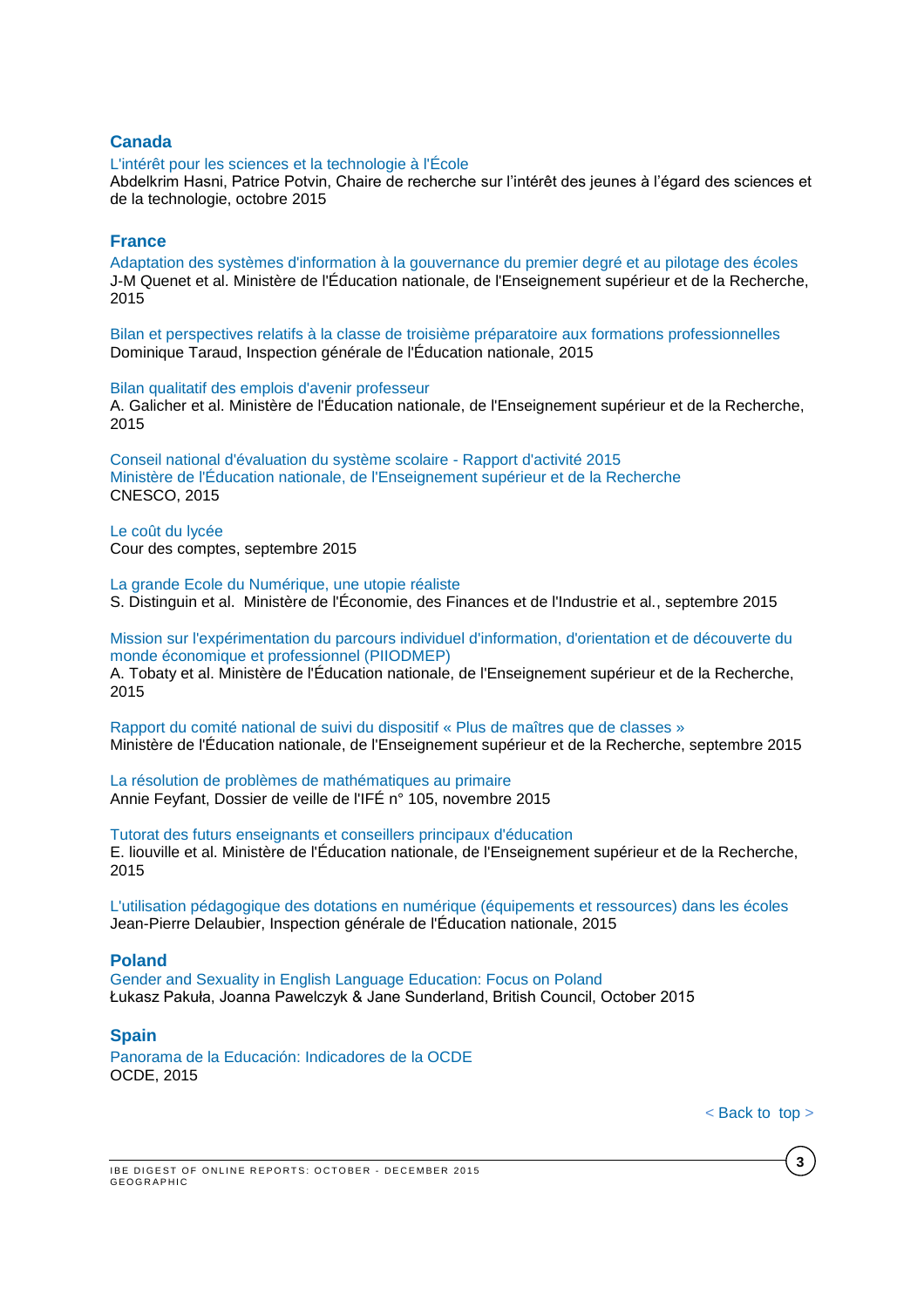#### **UK**

[2016 assessment and reporting arrangements: PDF format versions](https://www.gov.uk/government/publications/2016-assessment-and-reporting-arrangements-pdf-format-versions) Standards and Testing Agency, December 2015

[The Annual Report of Her Majesty's Chief Inspector of Education, Children's Services and Skills](https://www.gov.uk/government/uploads/system/uploads/attachment_data/file/480959/Ofsted_annual_report_education_and_skills.pdf)  [2014/15](https://www.gov.uk/government/uploads/system/uploads/attachment_data/file/480959/Ofsted_annual_report_education_and_skills.pdf) Ofsted, 1 December 2015

[Background to Success: Differences in A-level entries by ethnicity, neighbourhood and gender](http://www.suttontrust.com/wp-content/uploads/2015/11/Background-to-Success-Final.pdf) University of Oxford, November 2015

[Curriculum development in fragile states to encourage peace and reduction of conflict](http://www.gsdrc.org/wp-content/uploads/2015/12/HDQ1313.pdf) Ruth Naylor, GSDRC, University of Birmingham, 2015

[The Impact of Ebooks on the Reading Motivation and Reading Skills of Children and Young People](http://www.literacytrust.org.uk/assets/0002/9076/The_Impact_of_Ebooks_final_report.pdf) Irene Picton & Christina Clark, National Literacy Trust, 9 December 2015

[Language and social cohesion in the developing world](http://www.teachingenglish.org.uk/sites/teacheng/files/language%20and%20social%20cohesion.pdf) Hywel Coleman, British Council & GIZ Sri Lanka, December 2015

[Marking reviews, appeals, grade boundaries and Code of Practice](https://www.gov.uk/government/consultations/marking-reviews-appeals-grade-boundaries-and-code-of-practice) Ofqual, 10 December 2015

### **USA**

2015 [State Teacher Policy Yearbook. National Summary](http://www.nctq.org/dmsView/2015_State_Teacher_Policy_Yearbook_National_Summary_NCTQ_Report) NCTQ State Policy, December 2015

[Comparative Indicators of Education in the United States and Other G-20 Countries: 2015](http://nces.ed.gov/pubs2016/2016100.pdf) Maria Stephens Laura K. Warren Ariana L. Harner American Institutes for Research, NCES, 31 December 2015

[The Hidden Value of Curriculum Reform: Do States and Districts Receive the Most](https://cdn.americanprogress.org/wp-content/uploads/2015/10/06111518/CurriculumMatters-report.pdf)  [Bang for Their Curriculum Buck?](https://cdn.americanprogress.org/wp-content/uploads/2015/10/06111518/CurriculumMatters-report.pdf) U. Boser et al. Center for American Progress, 2015

[The Impact of Teacher Demographic Representation on Student Attendance and Suspensions](http://ftp.iza.org/dp9554.pdf) Stephen B. Holt & Seth Gershenson, IZA, December 2015

[Public School Teacher Autonomy in the Classroom Across School Years 2003–04, 2007–08, and](http://nces.ed.gov/pubs2015/2015089.pdf)  [2011–12](http://nces.ed.gov/pubs2015/2015089.pdf) IES National Center for Education Statistics, December 2015

[School Composition and the Black-White Achievement Gap](http://nces.ed.gov/pubsearch/pubsinfo.asp?pubid=2015018) National Center for Education Statistics, September 2015

# Latin America & Caribbean

#### **Mexico**

[Panorama de la Educación: Indicadores de la OCDE](http://www.oecd.org/mexico/Education-at-a-glance-2015-Mexico-in-Spanish.pdf) OCDE, 2015

**4**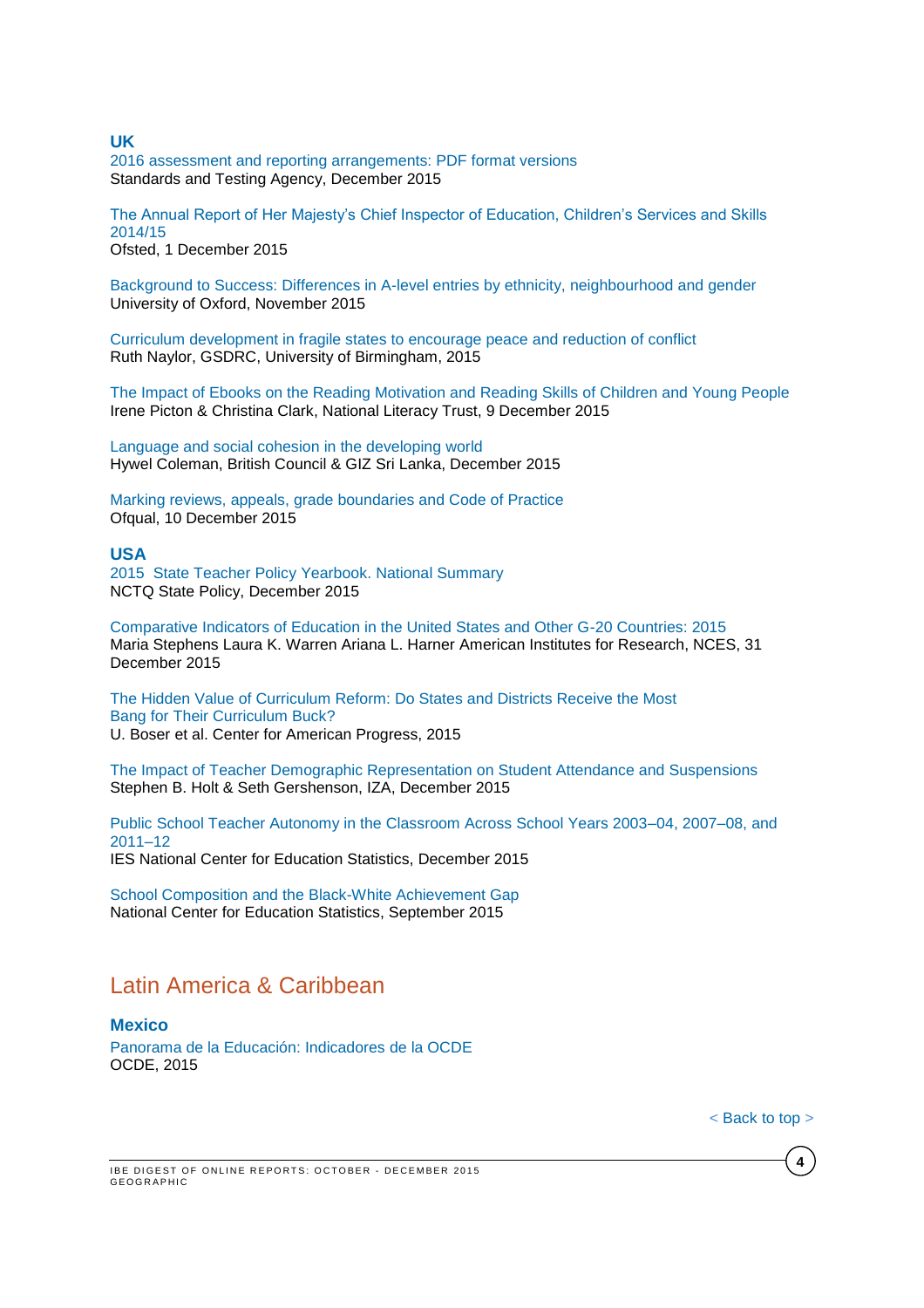# <span id="page-4-0"></span>International

**OECD** [Education at a Glance 2015](http://www.oecd-ilibrary.org/education/education-at-a-glance-2015_eag-2015-en) OECD, 24 November 2015 **[French](http://www.oecd-ilibrary.org/education/regards-sur-l-education-2015_eag-2015-fr)** 

[Guide opérationnel CITE 2011: directives pour la classification des programmes éducatifs nationaux](http://unesdoc.unesco.org/images/0024/002429/242957f.pdf)  [et des certifications correspondantes](http://unesdoc.unesco.org/images/0024/002429/242957f.pdf) UIS; OECD, 2015

Immigrant [Students at School. Easing the journey towards integration](http://www.oecd-ilibrary.org/docserver/download/9115111e.pdf?expires=1450345229&id=id&accname=ocid195767&checksum=E178CBEB45DCFEBA0637470AEC2D7DC3) OCDE, 17 December 2015

[Petite enfance, grands défis IV : Le suivi de la qualité dans les services d'éducation et d'accueil des](http://www.oecd-ilibrary.org/education/petite-enfance-grands-defis-iv_9789264246171-fr;jsessionid=2s1oenthije7i.x-oecd-live-03)  [jeunes enfants](http://www.oecd-ilibrary.org/education/petite-enfance-grands-defis-iv_9789264246171-fr;jsessionid=2s1oenthije7i.x-oecd-live-03) OECD, octobre 2015 [English](http://www.oecd-ilibrary.org/education/starting-strong-iv_9789264233515-en)

[A Review of International Large-Scale Assessments in Education Assessing Component Skills and](http://www.oecd-ilibrary.org/education/a-review-of-international-large-scale-assessments_9789264248373-en)  [Collecting Contextual Data](http://www.oecd-ilibrary.org/education/a-review-of-international-large-scale-assessments_9789264248373-en) OECD, 2015

[Who wants to become a teacher?](http://www.oecd-ilibrary.org/docserver/download/5jrp3qdk2fzp.pdf?expires=1450438088&id=id&accname=guest&checksum=26545392A702B6EDDC3C2FDA6DA9F47B) PISA in focus 58, OECD, 9 December 2015

#### **UNESCO**

[Gender and EFA 2000-2015: Achievements and challenges](http://unesdoc.unesco.org/images/0023/002348/234809E.pdf?new) UNESCO, 2015

[Sustainable development begins with education: how education can contribute to the proposed post-](http://unesdoc.unesco.org/images/0023/002305/230508e.pdf)[2015 goals](http://unesdoc.unesco.org/images/0023/002305/230508e.pdf) UNESCO, 2015 [Arabic](http://unesdoc.unesco.org/images/0023/002305/230508a.pdf) [Chinese](http://unesdoc.unesco.org/images/0023/002305/230508c.pdf) [French](http://unesdoc.unesco.org/images/0023/002305/230508f.pdf) [Spanish](http://unesdoc.unesco.org/images/0023/002305/230508s.pdf)

[Teacher policy development guide: summary](http://unesdoc.unesco.org/images/0023/002352/235272e.pdf) UNESCO, 2015

[Curriculum development and review for democratic citizenship and human rights education](http://unesdoc.unesco.org/images/0023/002343/234386e.pdf) F. Tibbetts, UNESCO, 2015

[Gender and EFA 2000-2015: achievements and challenges;](http://unesdoc.unesco.org/images/0023/002348/234809e.pdf) EFA global monitoring report [2015;gender](http://unesdoc.unesco.org/images/0023/002348/234809e.pdf) summary UNESCO, 2015

[The Right to education and the teaching profession: overview of the measures supporting the rights,](http://unesdoc.unesco.org/images/0023/002348/234820e.pdf)  [status and working conditions of the teaching profession reported on by Member States](http://unesdoc.unesco.org/images/0023/002348/234820e.pdf) UNESCO, 2015

[La Lectura en la era móvil: un estudio sobre la lectura móvil en los países en desarrollo](http://unesdoc.unesco.org/images/0023/002338/233828s.pdf) West, Mark; Chew Han Ei, UNESCO, 2015

**5**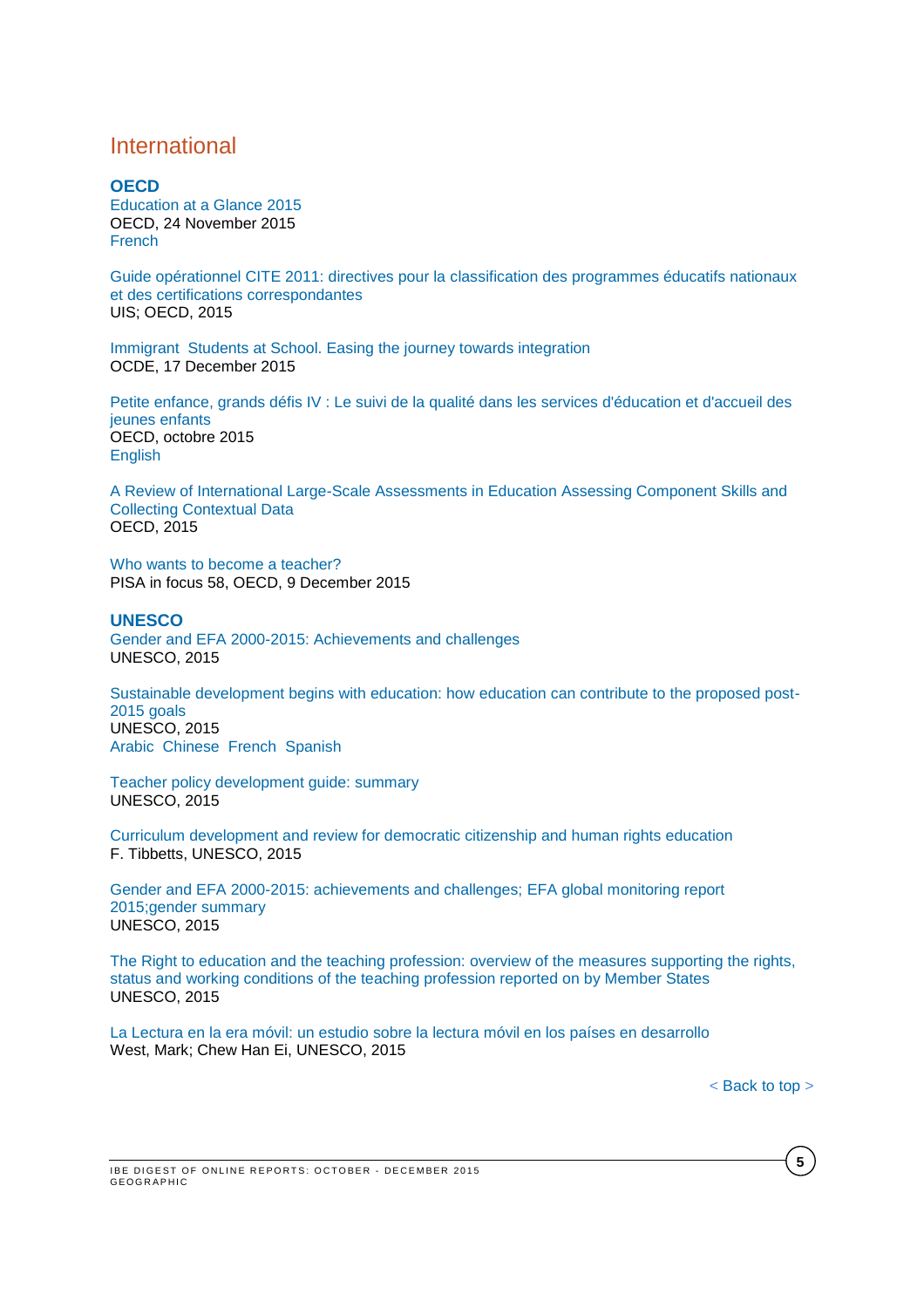[A Review of the literature: early childhood care and education \(ECCE\) personnel in low-](http://unesdoc.unesco.org/images/0023/002349/234988e.pdf) and middle[income countries](http://unesdoc.unesco.org/images/0023/002349/234988e.pdf) UNESCO 2015

[School-related gender-based violence is preventing the achievement of quality education for all](http://unesdoc.unesco.org/images/0023/002321/232107e.pdf) Education for all global monitoring report: policy paper 17, UNESCO, 2015 [French](http://unesdoc.unesco.org/images/0023/002321/232107f.pdf) [Spanish](http://unesdoc.unesco.org/images/0023/002321/232107s.pdf)

[Pricing the right to education: the cost of reaching new targets by 2030](http://unesdoc.unesco.org/images/0023/002321/232197e.pdf) Education for all global monitoring report: policy paper 18, 2015 [Chinese](http://unesdoc.unesco.org/images/0023/002321/232197c.pdf) [French](http://unesdoc.unesco.org/images/0023/002321/232197f.pdf) [Spanish](http://unesdoc.unesco.org/images/0023/002321/232197s.pdf)

[A Review of international and national surveys relevant to early childhood care](http://unesdoc.unesco.org/images/0024/002430/243095e.pdf) and education [provision and the teaching workforce](http://unesdoc.unesco.org/images/0024/002430/243095e.pdf) UNESCO, 2015

# **UNESCO IBE**

[Student Learning Assessment and the Curriculum: Issues and Implications for Policy, Design and](http://www.ibe.unesco.org/inprogress-reflections/IPR1-Muskin-AssessmentCurriculum_eng.pdf)  [Implementation](http://www.ibe.unesco.org/inprogress-reflections/IPR1-Muskin-AssessmentCurriculum_eng.pdf) Joshua A. Muskin, UNESCO-IBE, October 2015 [Spanish](http://www.ibe.unesco.org/inprogress-reflections/IPR1-Muskin-AssessmentCurriculum_spa.pdf)

#### **UNESCO-IIEP**

[Mejorar los aprendizajes en la educación obligatoria: políticas y actores](http://unesdoc.unesco.org/images/0023/002349/234977s.pdf) UNESCO-IIPE, Sede Regional, 2015

[Promoting a culture of peace and non-violence in Africa through education for peace and conflict](http://unesdoc.unesco.org/images/0023/002346/234682e.pdf)  [prevention, phase 1: mapping, final report](http://unesdoc.unesco.org/images/0023/002346/234682e.pdf) IBE, UNESCO, IIEP, 2015

Series: Safety, resilience, and social cohesion: a guide for curriculum developers. Booklets [No 1: Overview: curriculum enhancement to promote safety, resilience, and social cohesion](http://unesdoc.unesco.org/images/0023/002348/234808e.pdf) Batton, Jennifer; Alama, Amapola; Sinclair, Margaret; Bethke, Lynne; Bernard, Jean, UNESCO-IIEP, 2015

[No 2: Getting started: how do we organize the process?](http://unesdoc.unesco.org/images/0023/002348/234812e.pdf)

[No 3: Key content: what are the desired learning outcomes?](http://unesdoc.unesco.org/images/0023/002348/234814e.pdf)

[No 4: Curriculum review: where are we now and where do we want to go?](http://unesdoc.unesco.org/images/0023/002348/234815e.pdf)

[No 5: Curriculum approach: how will we get there?](http://unesdoc.unesco.org/images/0023/002348/234816e.pdf)

[No 6:Textbooks and other education materials: what key messages do we want to convey and how?](http://unesdoc.unesco.org/images/0023/002348/234817e.pdf) [No 7: Teacher development: how will we support and train teachers?](http://unesdoc.unesco.org/images/0023/002348/234818e.pdf)

[No 8: Assessment, and monitoring and evaluation: how will we know what students have learned?](http://unesdoc.unesco.org/images/0023/002348/234819e.pdf)

Safety, resilience and social cohesion: a guide for education sector planners. Booklets [No 1: Overview: incorporating safety, resilience, and social cohesion in education sector planning](http://unesdoc.unesco.org/images/0023/002347/234792e.pdf) Bethke, Lynne; Bird, Lyndsay; Sigsgaard, Morten; MacEwen, Leonora, UNESCO-IIEP, 201

[No 2: Analysis: where are we now?](http://unesdoc.unesco.org/images/0023/002347/234793e.pdf)

[No 3: Policy: where do we want to go?](http://unesdoc.unesco.org/images/0023/002347/234795e.pdf)

[No 4: Programming: how do we get there?](http://unesdoc.unesco.org/images/0023/002347/234796e.pdf)

[No 5: Cost and financing: how much will it cost and who will pay?](http://unesdoc.unesco.org/images/0023/002347/234798e.pdf)

[No 6: Monitoring and evaluation: how will we know what we have done?](http://unesdoc.unesco.org/images/0023/002348/234805e.pdf)

**6**